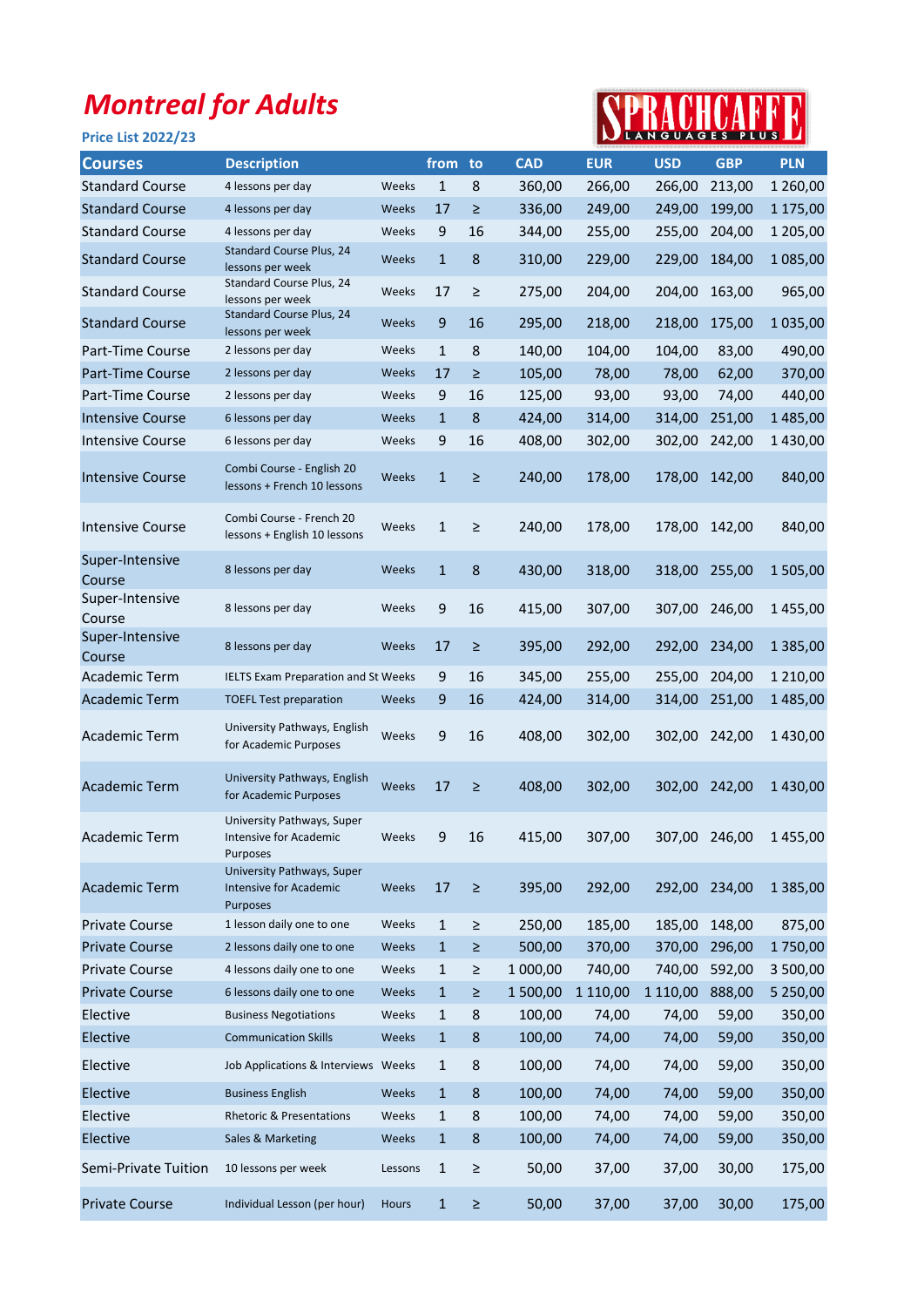| <b>Rooms</b>             |              | from to      |        | <b>CAD</b> | <b>EUR</b> | USD    | <b>GBP</b> | <b>PLN</b> |
|--------------------------|--------------|--------------|--------|------------|------------|--------|------------|------------|
| Host Family, Double Room | Weeks        | $\mathbf{1}$ | ∕ ≥∕   | 260.00     | 192.00     | 192.00 | 154.00     | 910,00     |
| Host Family, Single Room | Weeks        | $\mathbf{1}$ | ∕ ≥∕   | 280.00     | 207.00     | 207.00 | 166.00     | 980,00     |
| Residence, Double Room   | Weeks        | 1            | $\geq$ | 440.00     | 326.00     | 326.00 | 260.00     | 1 540,00   |
| Residence, Single Room   | <b>Weeks</b> | $\mathbf{1}$ | ≥      | 600.00     | 444.00     | 444.00 | 355,00     | 2 100,00   |

| <b>Rooms extra nights</b> |     | from to      |        | <b>CAD</b> | <b>EUR</b> | <b>USD</b> | <b>GBP</b> | <b>PLN</b> |
|---------------------------|-----|--------------|--------|------------|------------|------------|------------|------------|
| Host Family, Double Room  | Dav |              | ≥      | 52.00      | 38.00      | 38.00      | 31.00      | 182,00     |
| Host Family, Single Room  | Dav |              | ≥      | 56.00      | 41.00      | 41.00      | 33.00      | 196,00     |
| Residence, Double Room    | Dav | $\mathbf{1}$ | $\geq$ | 88.00      | 65.00      | 65.00      | 52.00      | 308.00     |
| Residence, Single Room    | Dav |              | ≥      | 120.00     | 89.00      | 89.00      | 71.00      | 420.00     |

Extra night prices are not including seasonal surcharges and possible catering costs

| <b>Boards</b>     | for Roomtype             |             | <b>CAD</b> | <b>EUR</b> | USD   | <b>GBP</b> | <b>PLN</b> |
|-------------------|--------------------------|-------------|------------|------------|-------|------------|------------|
| <b>Full Board</b> | Host Family, Double Room |             | 20,00      | 15,00      | 15.00 | 12.00      | 70,00      |
| <b>Full Board</b> | Host Family, Single Room |             | 20.00      | 15.00      | 15.00 | 12.00      | 70,00      |
| Half board        | Host Family, Double Room | is included | 0.00       | 0,00       | 0.00  | 0.00       | 0,00       |
| <b>Half board</b> | Host Family, Single Room | is included | 0,00       | 0,00       | 0,00  | 0,00       | 0,00       |

| <b>Boards extra nights</b> |                          |             | <b>CAD</b> | <b>EUR</b> | USD  | <b>GBP</b> | <b>PLN</b> |
|----------------------------|--------------------------|-------------|------------|------------|------|------------|------------|
| <b>Full Board</b>          | Host Family, Double Room |             | 4,00       | 3,00       | 3.00 | 2.00       | 14,00      |
| <b>Full Board</b>          | Host Family, Single Room |             | 4.00       | 3,00       | 3.00 | 2,00       | 14,00      |
| Half board                 | Host Family, Double Room | is included | 0.00       | 0,00       | 0.00 | 0.00       | 0,00       |
| <b>Half board</b>          | Host Family, Single Room | is included | 0,00       | 0,00       | 0.00 | 0.00       | 0,00       |

| <b>Seasonsurcharges</b> |                         | <b>CAD</b> | <b>EUR</b> | USD   | <b>GBP</b> | <b>PLN</b> |
|-------------------------|-------------------------|------------|------------|-------|------------|------------|
| Mid Season              | 03/04/2022 - 18/06/2022 | 25.00      | 19.00      | 19.00 | 15.00      | 90,00      |
| <b>High Season</b>      | 19/06/2022 - 20/08/2022 | 50.00      | 37.00      | 37.00 | 30.00      | 175.00     |
| Mid Season              | 21/08/2022 - 17/09/2022 | 23.20      | 17.00      | 17.00 | 14.00      | 80,00      |

| Seasonsurcharges extra nights |                         | <b>CAD</b> | <b>EUR</b>        | USD  | <b>GBP</b> | <b>PLN</b> |
|-------------------------------|-------------------------|------------|-------------------|------|------------|------------|
| Mid Season                    | 03/04/2022 - 18/06/2022 | 5.00       | 4.00              | 4.00 | 3.00       | 18,00      |
| <b>High Season</b>            | 19/06/2022 - 20/08/2022 | 10.00      | 7.00 <sub>1</sub> | 7.00 | 6.00       | 35,00      |
| Mid Season                    | 21/08/2022 - 17/09/2022 | 5,00       | 3.00              | 3.00 | 3.00       | 16,00      |

| <b>Fees</b>                        | <b>CAD</b> | <b>EUR</b> | <b>USD</b> | <b>GBP</b>    | <b>PLN</b> |
|------------------------------------|------------|------------|------------|---------------|------------|
| <b>Accommodation Placement Fee</b> | 200.00     | 148.00     |            | 148.00 118.00 | 700,00     |
| <b>Course Enrollment Fee</b>       | 150.00     | 111.00     | 111.00     | 89.00         | 525.00     |
| <b>Registration Fee</b>            | 200.00     | 148.00     |            | 148,00 118,00 | 700.00     |

| <b>Transfers</b>   | <b>Airport/Station</b>                                         | <b>CAD</b> | <b>EUR</b> | <b>USD</b> | <b>GBP</b> | <b>PLN</b> |
|--------------------|----------------------------------------------------------------|------------|------------|------------|------------|------------|
| Oneway (Arrival)   | YUL - Montréal-Pierre Elliott Trudeau International<br>Airport | 80,00      | 59,00      | 59,00      | 47.00      | 280,00     |
| Oneway (Departure) | YUL - Montréal-Pierre Elliott Trudeau International<br>Airport | 50,00      | 37.00      | 37,00      | 30,00      | 175,00     |
| Return             | YUL - Montréal-Pierre Elliott Trudeau International<br>Airport | 130,00     | 96,00      | 96,00      | 77,00      | 455,00     |